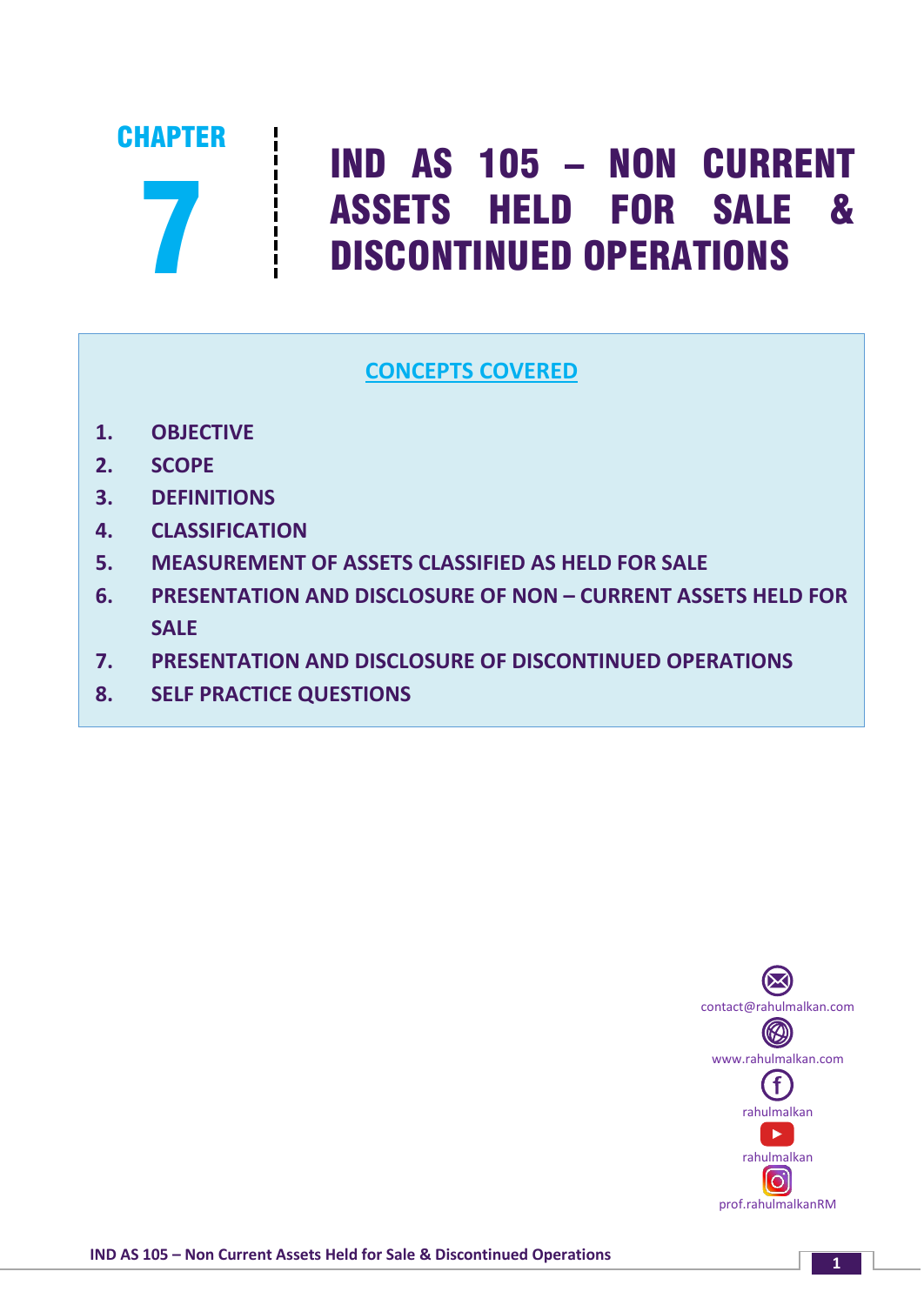#### **1. OBJECTIVE :**



**2. SCOPE :**

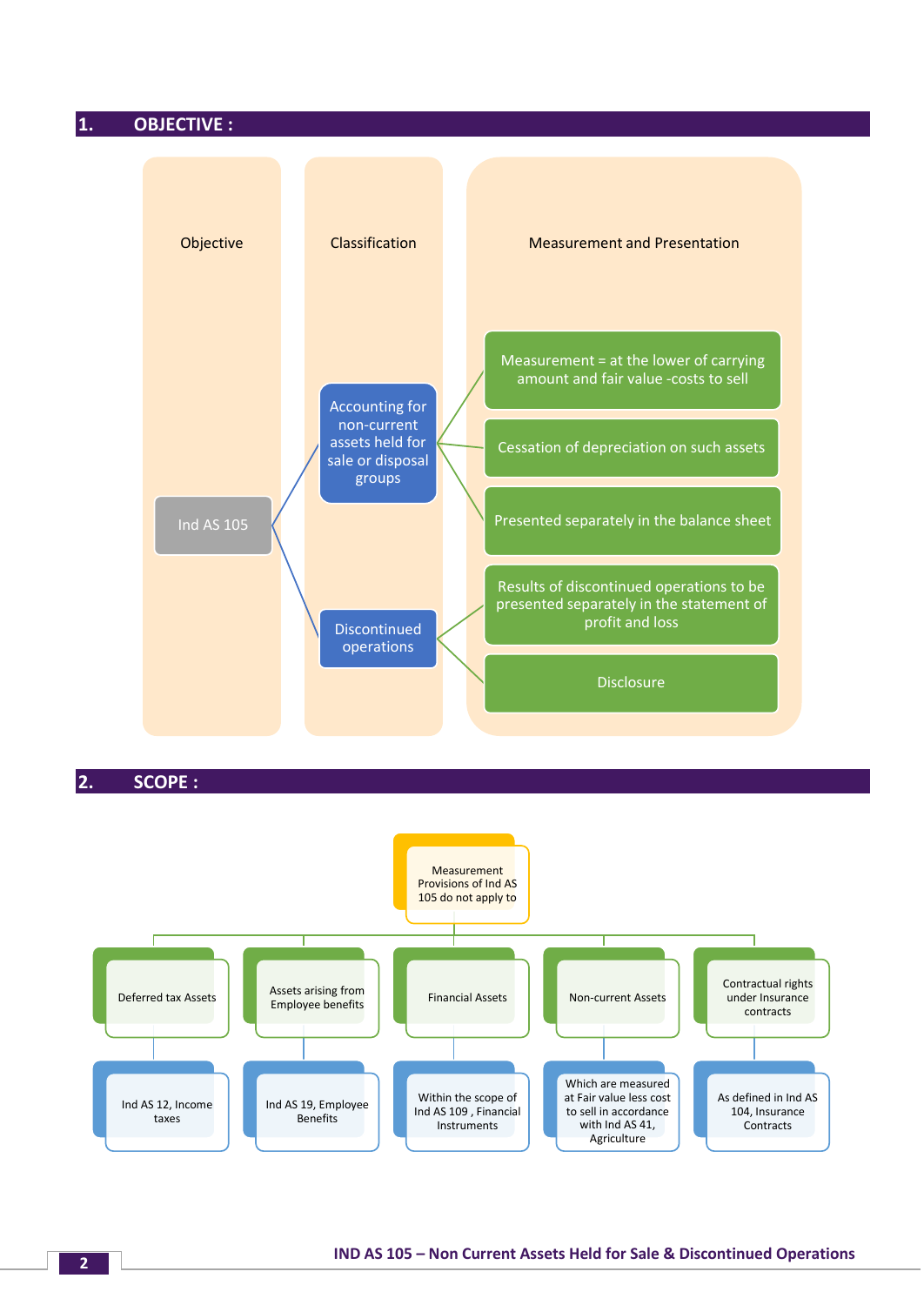#### **3. DEFINITIONS :**



#### **1. Current Asset :**

An entity classifies an asset as current when:

- it expects to realise the asset, or intends to sell or c onsume it, in its normal operating cycle;
- it holds the asset primarily for the purpose of trading;
- it expects to realise the asset within twelve months after the reporting period; or
- the asset is cash or a cash equivalent (as defined in Ind AS 7) unless the asset is restricted from being exchanged or used to settle a liability for at least twelve months after the reporting period.

#### **2. Non current Asset :**

Non-current assets are assets that do not meet the definition of current assets.

#### **3. Disposal Group :**

Disposal group is a group of assets to be disposed of, by sale or otherwise, together as a group in a single transaction, and liabilities directly associated with those assets that will be transferred in the transaction. A disposal group may be a group of cash-generating units, a single cash-generating unit, or part of a cash-generating unit.

## **4. Cash Generating Unit :**

Cash-generating unit is a smallest identifiable group of assets that generates cash inflows that are largely independent of the cash inflows from other assets or groups of assets.

## **5. Fair Value :**

Fair value is the price that would be received to sell an asset or paid to transfer a liability in an orderly transaction between market participants at the measurement date. (Ind AS 113)

#### **6. Cost to Sale :**

Costs to sell are the incremental costs directly attributable to the disposal of an asset (or disposal group), excluding finance costs and income tax expense.

## **7. Discontinued operations :**

A discontinued operation is a component of an entity that either has been disposed of or is classified as held for sale and:

- (a) represents a separate major line of business or geographical area of operations; or
- (b) is part of a single coordinated plan to dispose of a separate major line of business or geographical area of operations; or
- (c) is a subsidiary acquired exclusively with a view to resale.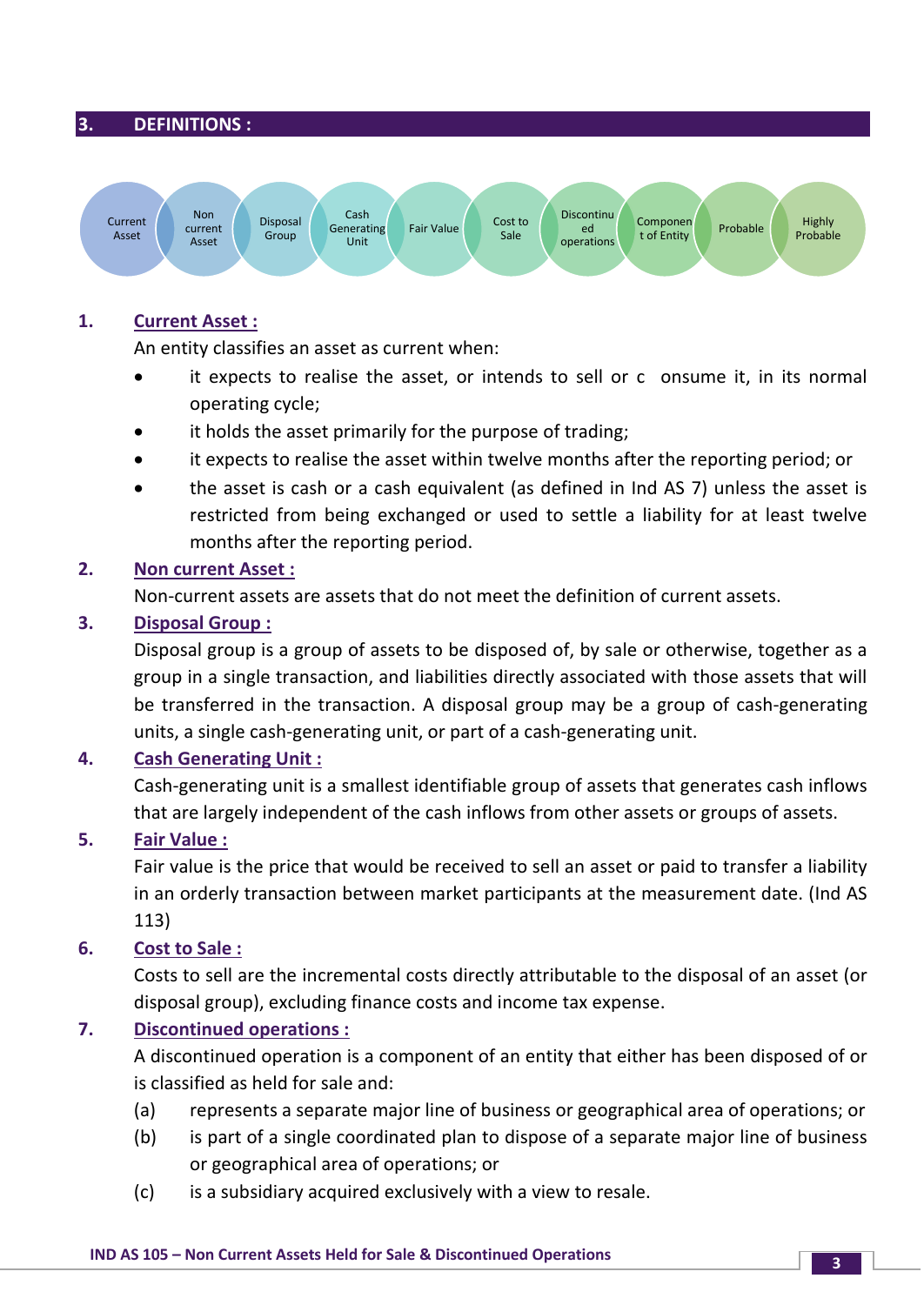## **8. Component of Entity :**

A component of an entity comprises operations and cash flows that can be clearly distinguished, operationally and for financial reporting purposes, from the rest of the entity.

#### **9. Probable :**

It means more likely than not.

## **10. Highly Probable :**

Significantly more likely than probable.

## **4. CLASSIFICATION :**

An entity is required to classify a non-current asset (or disposal group) as held for sale if its carrying amount will be recovered principally through a sale transaction rather than through continuing use.



## **Available for Immediate Sale :**

- The asset (or disposal group) must be available for immediate sale in its present condition. The terms that are usual and customary for sale of similar assets (or disposal group) doesn't disqualify to being classified as held for sale.
- An asset (or disposal group) cannot be classified as a non-current asset (or disposal group) held for sale, if the entity intends to sell it in a distant future.



## **Question 1 – Available for Immediate Sale**

- 1. A property being used as a headquarters by the entity needs to be vacated before it can be sold. The time required to vacate the building is usual and customary for sale of such assets. Hence the criteria for classification as held for sale would be met.
- 2. In above example, if property can be vacated only after a replacement is available then this may indicate that the property is not available for immediate sale, but only after the replacement becomes available.
- 3. An entity can't classify a manufacturing facility as held for sale if prior to selling the facility it needs to clear a backlog of uncompleted order.
- 4. In above example, if entity intends to sell the manufacturing facility along with the uncompleted orders it can be classified as held for sale.
- 5. An entity plans to renovate some of its property to increase its value prior to selling it to a third party. The entity is already searching for a buyer at current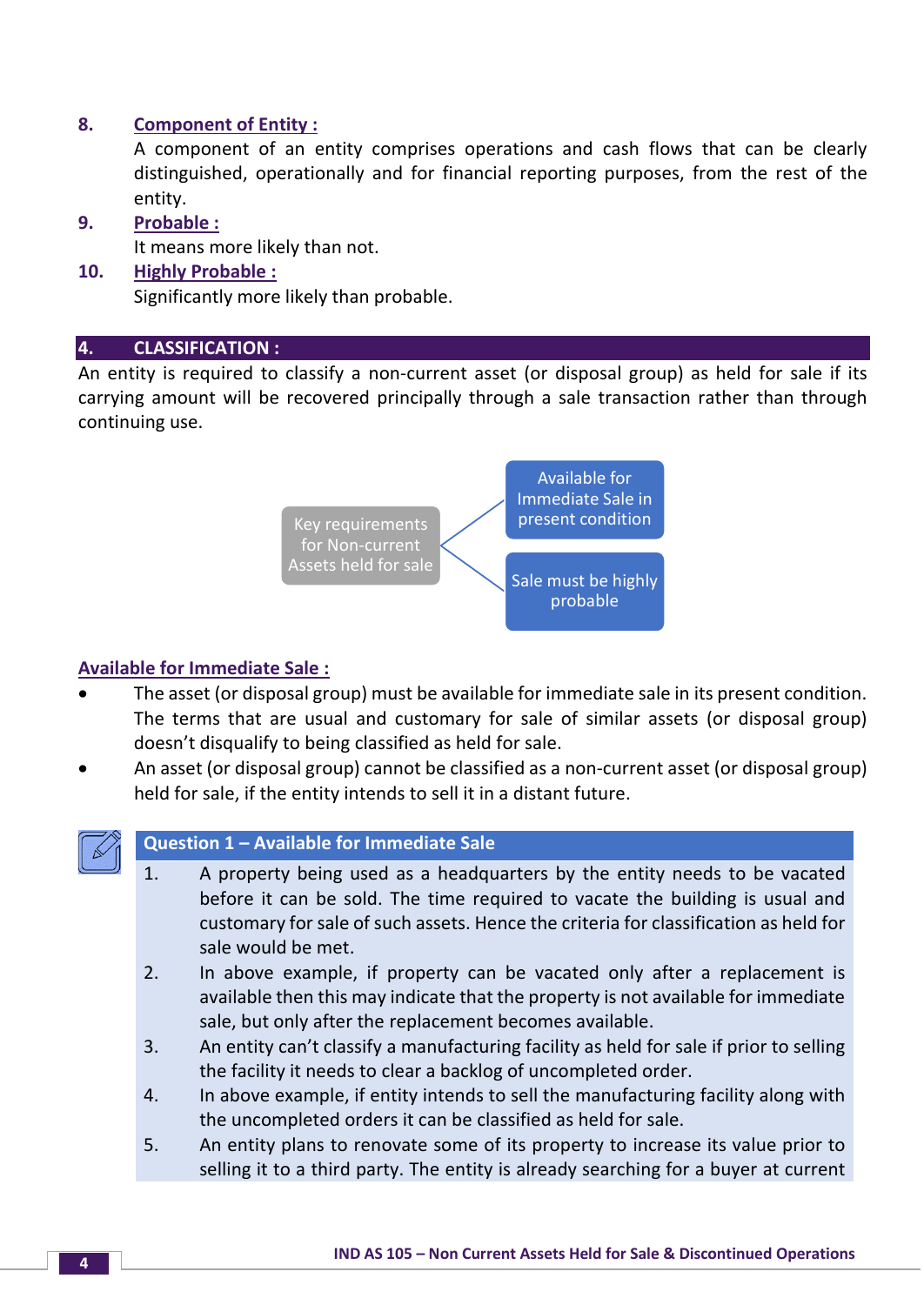market values. But due to the plans to renovate the property prior to sale, the property may not be meeting condition of available for immediate sale.

6. A company has put a property on the market and expects that all the conditions of classification as held for sale is meeting. Any buyer will undertake searches and valuations before making an offer and exchanging contracts : Such conditions are normal for properties and any delays that might arise from such legal processes do not preclude the property from being classified as held for sale.

#### **Sale must be highly probable :**

This Standard defines 'highly probable' as 'significantly more likely than probable' where probable means more likely than not.



## **Loss of control in subsidiary :**

An entity which has committed to a sale plan which involves loss of control of subsidiary shall classify all the assets and liabilities of that subsidiary as held for sale when the criteria set out above is met, regardless of whether the entity will retain a non-controlling interest in its former subsidiary after the sale.

#### **Exception to the period of one year :**

An entity can still classify an asset (or disposal group) as held for sale, even if the timeframe of one year to conclude the sale transaction has lapsed.

For this:

- (i) the delay must have been caused by the events or circumstances which are beyond the control of the entity; and
- (ii) there must be sufficient evidences that the entity is still committed to it selling plan.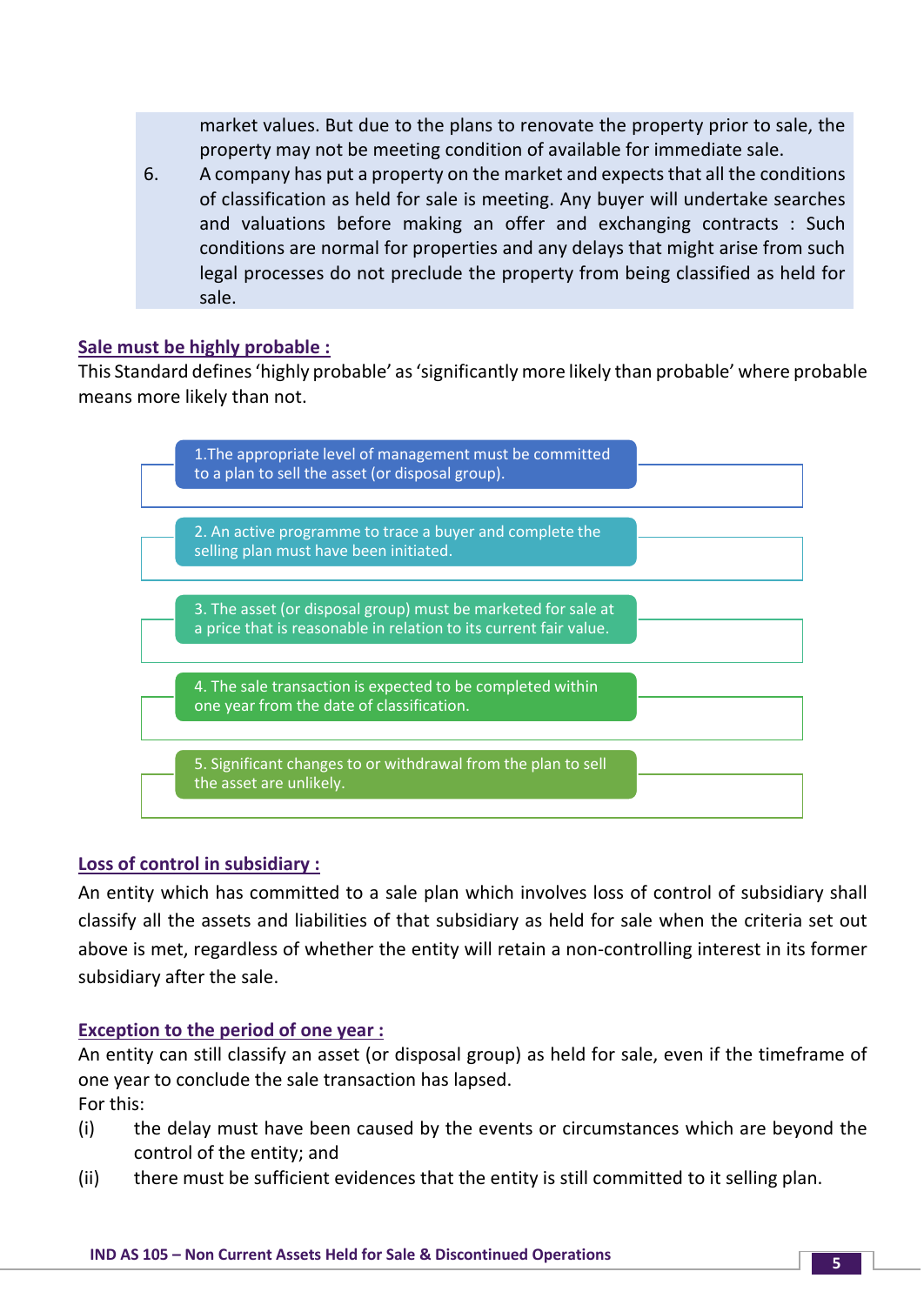

## **Question 2 – An entity**

An entity is committed to its selling plan of a manufacturing facility in its present condition and so classifies it as held for sale. After a firm purchase commitment, the buyer's inspection identifies environmental damages not previously known to exist. The entity is required by the buyer to make good the damage, which will extend the timeframe of one year to complete the sale within one year. However, the entity has initiated actions to make good the damage and satisfactory rectification is highly probable. In this situation exception to one year requirement will met.

#### **Sale includes Exchange :**

Sale transaction includes exchange of non-current assets for other non-current assets when the exchange has commercial substance in accordance of Ind AS 16 Property, Plant and Equipment.

#### **Sale includes assets held for distribution to its owner :**

An entity shall classify a non-current asset (or disposal group) as held for distribution to its owner on a parallel line as discussed above required for classification as held for sale.

#### **Assets Acquired exclusively with a view to subsequent disposal :**

When an entity acquires a non-current asset (or disposal group) exclusively with a view to its subsequent disposal, the non-current asset (or disposal group) is classified as held for sale at the acquisition date. This standard provides a short period (usually three months) to meet the classification criteria that don't met at the acquisition except requirement of one year.



## **Question 3 – An entity**

An entity has acquired a building exclusively with a view of its subsequent disposal. The management is highly confident that the property can be sold in one year. The property requires refurbishing it to enhance its value which is highly probable to be completed in less than a period of three months. The building will be classified as held for sale on the date of acquisition itself even though it is not immediately available for sale.

#### **Criteria met after reporting period :**

If the criteria of held for sale are met after the reporting period but before the date of authorisation the financial statements, a non-current asset should not classify as held for sale. However, when those criteria are met after the reporting period but before the approval of the financial statements for issue, the entity shall disclose the information.

#### **Non Current Assets to be Abandoned :**

Non-current assets (or disposal group) that need to be abandoned will not qualify to classify as held for sale because their carrying amount will be principally recovered through continuing use in the entity's operation rather through the sale. If however, the disposal group to be abandoned meets the criteria as prescribed in Ind AS 105 to be classified as a discontinued operation, then the disclosure regarding discontinued operation must be presented.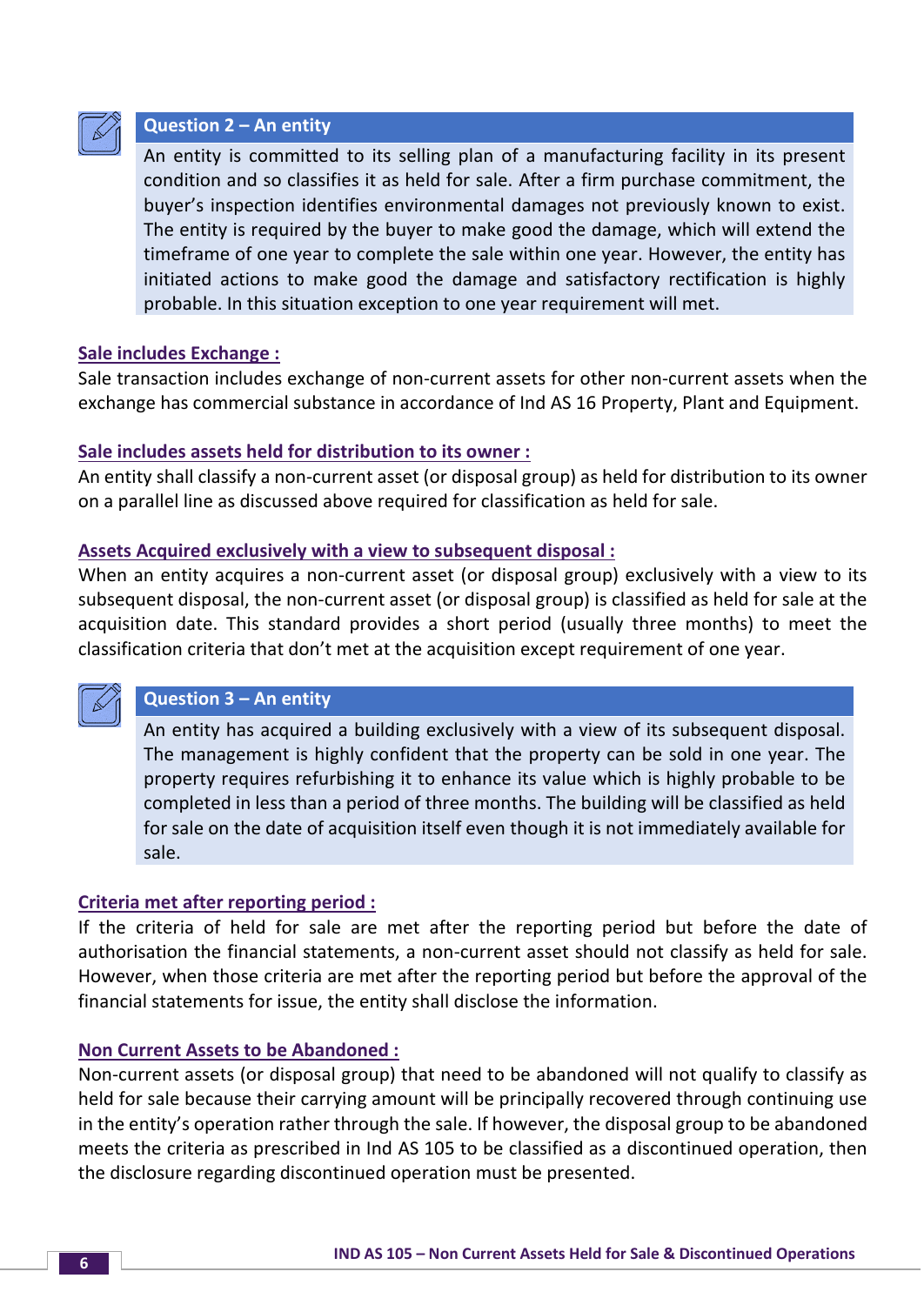Non-current assets (or disposal groups) to be abandoned include non-current assets (or disposal groups) that are to be used to the end of their economic life and non-current assets (or disposal groups) that are to be closed rather than sold.



## **Question 4 – Entity**

Entity ceases to use a manufacturing plant because demand has declined. However, the plant is maintained in a workable condition and it is expected to be brought back into use in future when demand picks up. It is neither to be treated as abandoned asset nor as held for sale because its carrying amount will be principally recovered through continuous use, therefore the entity will not stop charging depreciation or treat it as held for sale. This is because its carrying amount will be recovered principally through continuing use to the end of its economic life.

## **5. MEASUREMENT OF ASSETS CLASSIFIED AS HELD FOR SALE :**

- 1. An entity should measure a non-current asset (or disposal group) classified as held for sale at the lower of its carrying amount and fair value less costs to sell.
- 2. Depreciation and amortization shall be immediately stopped from the moment the asset has been classified as held for sale.
- 3. Interest and other expenses attributable to the liabilities of a disposal group classified as held for sale shall continue to be recognised.
- 4. When the sale is expected to occur beyond one year, the entity should measure the costs to sell at their present value. Any increase in the present value of the costs to sell that arises from the passage of time shall be presented in profit or loss as a financing cost.
- 5. Non-current asset (or disposal group) classified as held for distribution are also measured on same line as non-current asset (or disposal group) classified as held for sale.



#### **Question 5 – An item of property**

An item of property, plant and equipment that is measured on the cost basis should be measured in accordance with Ind AS 16.

Entity ABC owns an item of property and it was stated at the following amounts in its last financial statements:

| 31st December, 2011 | Rs.        |
|---------------------|------------|
| Cost                | 12,00,000  |
| Depreciation        | (6,00,000) |
| Net book value      | 6,00,000   |
|                     |            |

The asset is depreciated at an annual rate of 10% ie. Rs.1,20,000 p.a.

During July, 2012, entity ABC decides to sell the asset and on 1st August it meets the conditions to be classified as held for sale. Analyse.



#### **Question 6 – A Ltd.**

A Ltd. acquired a property for Rs.2,00,000. After few years the cumulative depreciation on the property is of Rs.80,000 has been recognised and subsequently the property is classified as held for sale under Ind AS 105.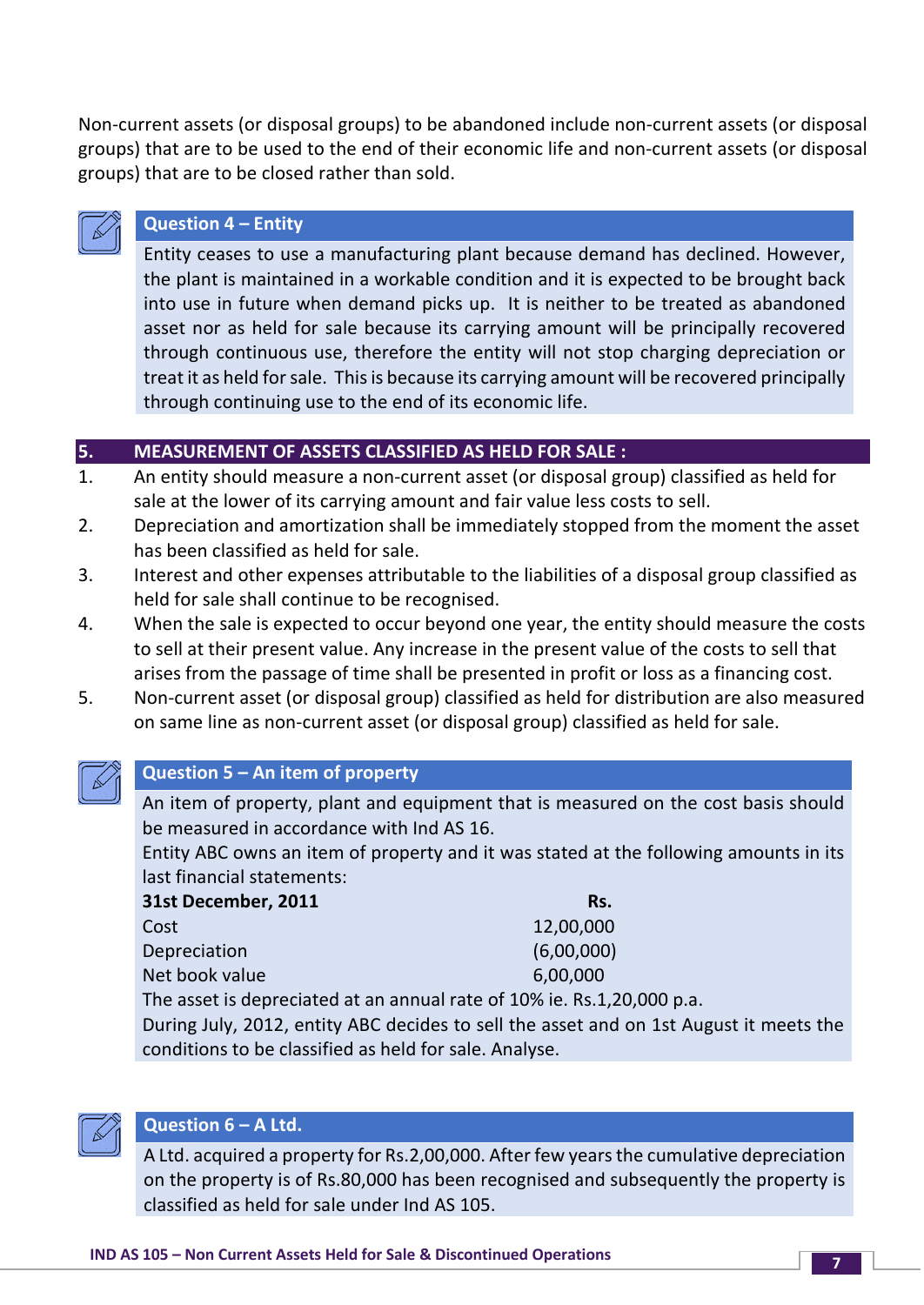The Fair Value less cost of Sale = Rs.100,000 On the next reporting date, the Fair Value less cost of sale is Estimated at Rs 85,000 Subsequently the property was sold at Rs.90,000 Show the Asset shall be measured at various measurement dates.

## **Recognition of Impairment Losses and Reversals :**

- An entity should recognise an impairment loss for any initial or subsequent write-down of the asset (or disposal group) to fair value less costs to sell, to the extent that it has not been recognised in accordance with above.
- An entity should recognise a gain for any subsequent increase in fair value less costs to sell of an asset, but not in excess of the cumulative impairment loss that has been recognised either in accordance with this Ind AS or previously in accordance with Ind AS 36, Impairment of Assets.
- An entity should recognise a gain for any subsequent increase in fair value less costs to sell of a disposal group:
	- 1. to the extent that it has not been recognised in the remeasurement of scoped out noncurrent assets, current assets and liabilities; but
	- 2. not in excess of the cumulative impairment loss that has been recognised, either in accordance with this Ind AS or previously in accordance with Ind AS 36, on the noncurrent assets that are within the scope of the measurement requirements of this Ind AS.

## **Question 7 –**

| <b>Disposal Group</b> | <b>Carrying Amount at the</b><br>reporting Date before<br>classification as held for<br><b>Sale</b> | <b>Carrying Amount as</b><br>remeasured immediately<br>before classification as held<br>for sale |
|-----------------------|-----------------------------------------------------------------------------------------------------|--------------------------------------------------------------------------------------------------|
| Goodwill              | 1500                                                                                                | 1500                                                                                             |
| <b>PPE</b>            | 4600                                                                                                | 4000                                                                                             |
| <b>Building</b>       | 5700                                                                                                | 5700                                                                                             |
| Inventory             | 2400                                                                                                | 2200                                                                                             |
| Investment in Equity  | 1800                                                                                                | 1500                                                                                             |
| <b>Total</b>          | 16000                                                                                               | 14900                                                                                            |

The entity estimated that fair value less costs to sell of the disposal group amounts to Rs 13,000 on the date the disposal group is classified as Held for Sale. On the subsequent measurement date the fair value less cost of sale is measured at 15,500. How would you account for the same.

## **Changes to Plan of Sale ;**

• If an entity has classified an asset (or disposal group) as held for sale, but the held for sale criteria no longer met, the entity should cease to classify the asset (or disposal group) as held for sale.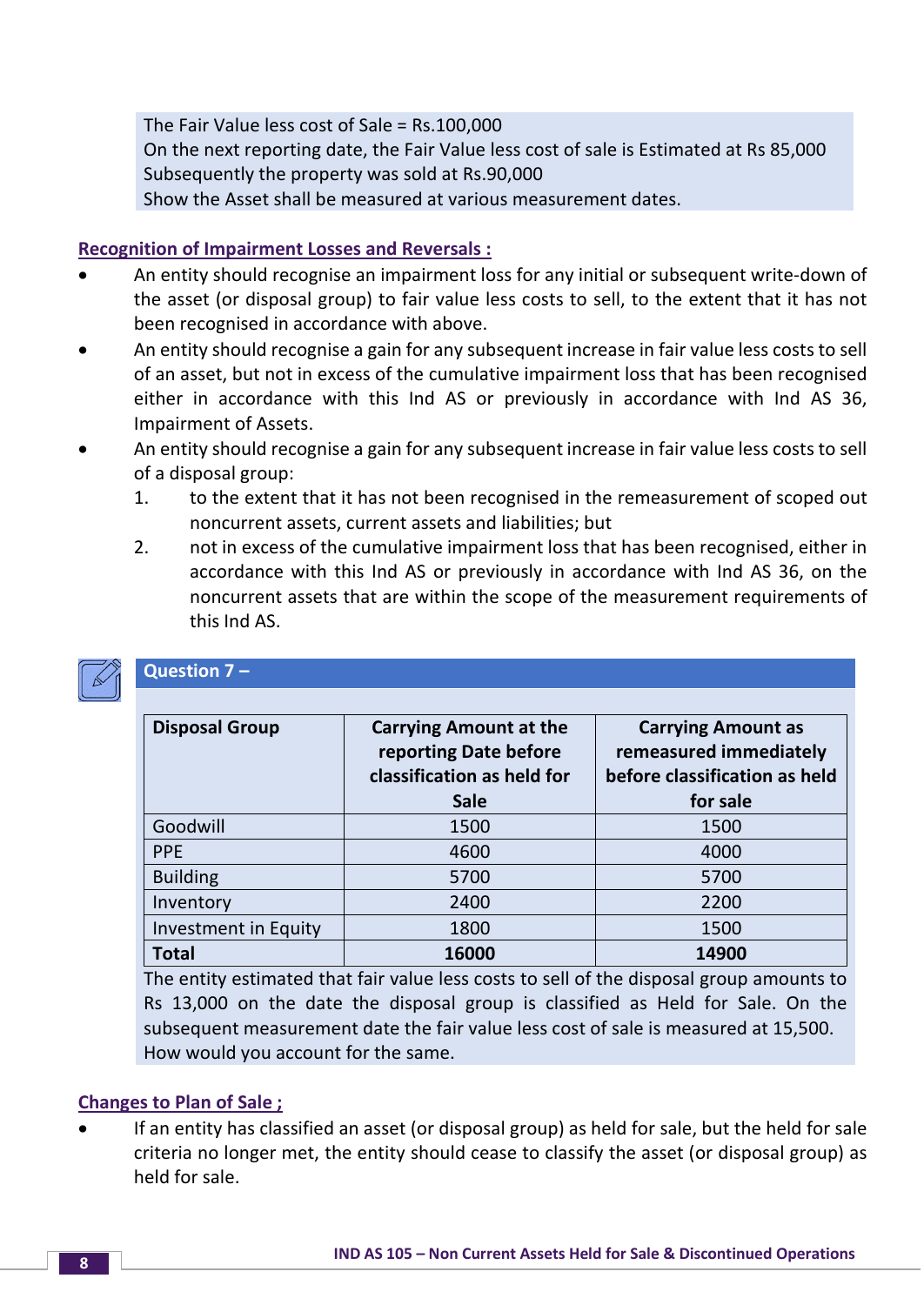- The entity shall measure a non-current asset that ceases to be classified as held for sale (or ceases to be included in a disposal group classified as held for sale) at the lower of: (a) its carrying amount before the asset (or disposal group) was classified as held for sale, adjusted for any depreciation, amortization or revaluations that would have been recognised had the asset (or disposal group) not been classified as held for sale; and (b) its recoverable amount at the date of the subsequent decision not to sell.
- The entity shall include any required adjustment to the carrying amount of a non-current asset that ceases to be classified as held for sale in profit or loss from continuing operations in the period in which the held for sale criteria no longer met.
- Financial statements for the periods since classification as held for sale shall be amended accordingly if the disposal group or non-current asset that ceases to be classified as held for sale is a subsidiary, joint operation, joint venture, associate, or a portion of an interest in a joint venture or an associate.
- If an entity removes an individual asset or liability from a disposal group classified as held for sale, the remaining assets and liabilities of the disposal group will continue to be measured as a group only if the group meets the criteria for classification as held for sale. Otherwise:
- the remaining non-current assets of the group that individually meet the criteria to be classified as held for sale shall be measured individually at the lower of their carrying amounts and fair values less costs to sell at that date; and
- any non-current assets that do not meet the criteria shall cease to be classified as held for sale.



## **Question 8 – S Ltd.**

S Ltd purchased a property for Rs.6,00,000 on 1st April, 20X1. The useful life of the property is 15 years. On 31st March, 2013, S Ltd classified the property as held for sale. The impairment testing provides the estimated recoverable amount of Rs.4,70,000.

The fair value less cost to sell on 31st March, 2013 was Rs.4,60,000. On 31st March, 2014 management changed the plan, as property no longer met the criteria of held for sale. The recoverable amount as at 31st March, 2014 is Rs.5,00,000.

Value the property at the end of 2013 and 2014.

# **6. PRESENTATION AND DISCLOSURE OF A NON CURRENT ASSET (OR DISPOSAL GROUP) CLASSFIED AS HELD FOR SALE :**

#### **Presentation :**

- An entity is required to present a non-current asset classified as held for sale and the assets of a disposal group classified as held for sale separately from other assets in the balance sheet.
- The liabilities of a disposal group classified as held for sale should be presented separately from other liabilities in the balance sheet. Those assets and liabilities should not be offset and presented as a single amount.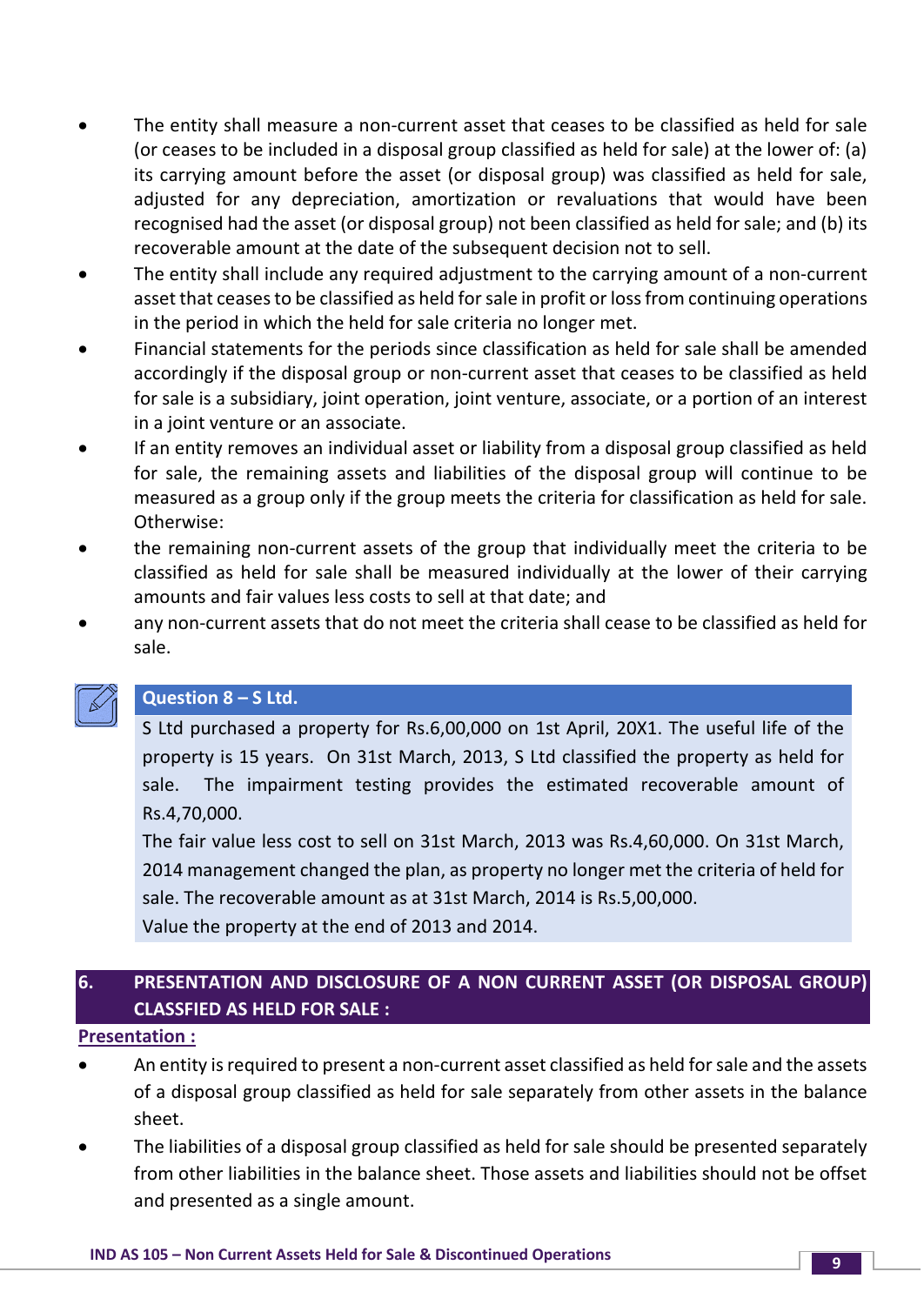- An entity should present separately any cumulative income or expense recognised in other comprehensive income relating to a non-current asset (or disposal group) classified as held for sale.
- If the disposal group is a newly acquired subsidiary that meets the criteria to be classified as held for sale on acquisition, disclosure of the major classes of assets and liabilities is not required.
- Comparative amounts for non-current assets or for the assets and liabilities of disposal groups classified as held for sale in the balance sheets for prior periods are not reclassified or represented to reflect the classification in the balance sheet for the latest period presented.

## **Disclosure :**

An entity should disclose the following information in the notes to the financial statements in the period in which a non-current asset (or disposal group) has been either classified as held for sale or sold:

- (a) Description of the non-current asset (or disposal group);
- (b) Description of facts and circumstances of the sale, or leading to the expected disposal and the expected manner and timing of that disposal;
- (c) Gain or loss recognised and if not presented separately on the face of the income statement, the caption in the income statement that includes that gain or loss.
- (d) If applicable, the reportable segment in which the non-current asset (or disposal group) is presented in accordance of Ind AS 108 Operating Segments.
- (e) If there is a change of plan to sell, a description of facts and circumstances leading to the decision and its effect on results.

## **7. PRESENTATION AND DISCLOSURE OF DISCONTINUED OPERATIONS :**

Ind AS 105 defines Discontinued Operation as: A component of an entity that either has been disposed of or is classified as held for sale and:

- a) represents a separate major line of business or geographical area of operations; or
- b) is part of a single co-ordinated plan to dispose of a separate major line of business or geographical area of operations; or
- c) is a subsidiary acquired exclusively with a view to resale.

A component of an entity comprises operations and cash flows that can be clearly distinguished, operationally and for financial reporting purposes, from the rest of the entity. In other words, a component of an entity will have been a cash-generating unit or a group of cash generating units while being held for use.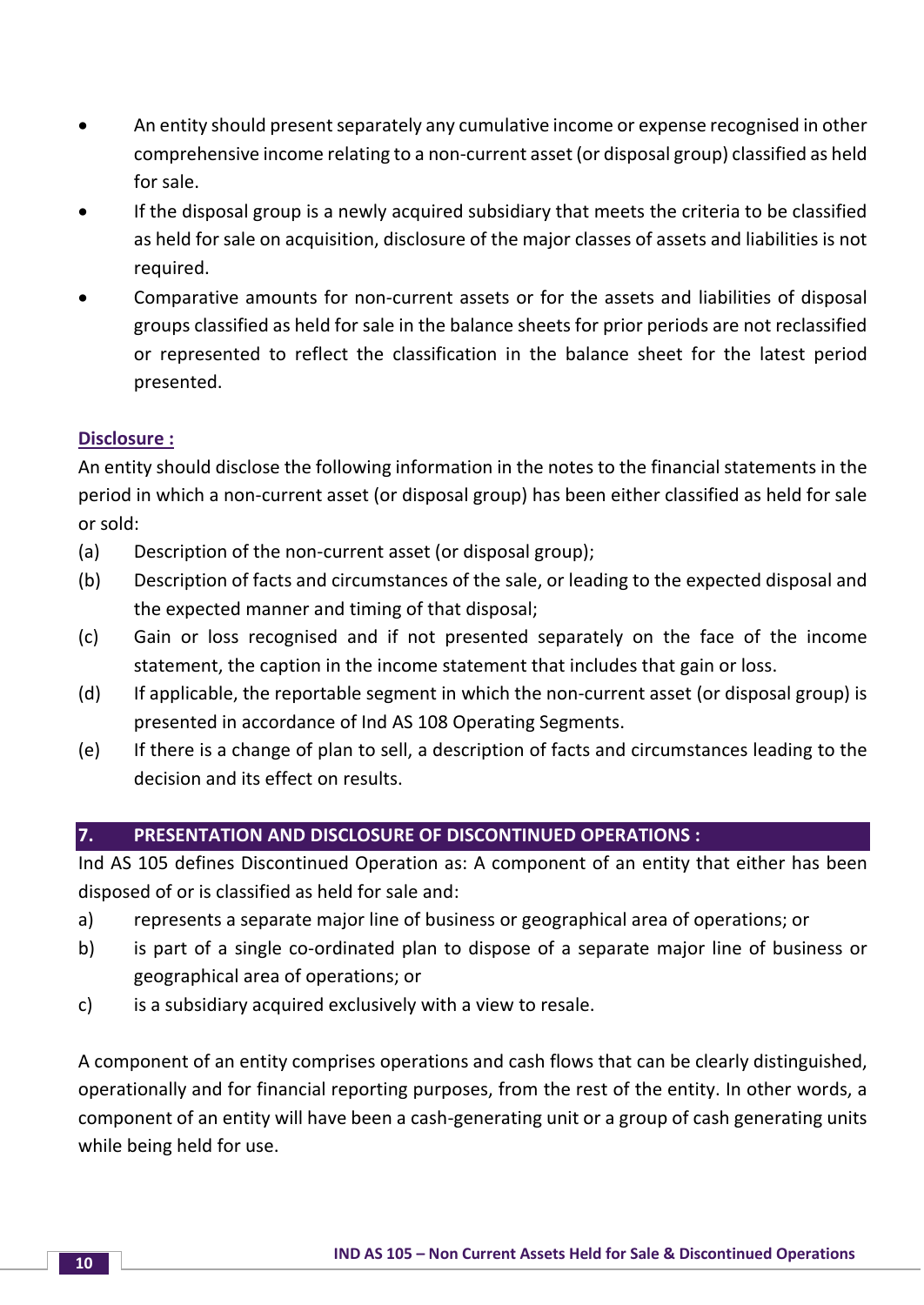

#### **Question 9 – Company XYZ**

Company XYZ has 5 different operating segments, one of which solely produces consumer goods. All of the consumer goods production facilities are situated in Central Europe. XYZ also has other operations in Central Europe for other operating segments. In April 20X1, XYZ disposed of its consumer goods segment which meets the definition of a component of a business and represents a separate major line of business and would therefore be considered as a discontinued operation.



#### **Question 10 – A group**

A group has announced that it is closing an engineering contracting segment. Although no new contracts are being undertaken, all existing contracts will be completed and the business will be run down accordingly. In this situation, the operation will have ceased to be used when the contracting activity has been completed (that is, at the end of the last contract). In the period during which existing contracts are completed, the group is continuing to carry out a revenue-earning activity, albeit that the activity is being wound down, and so it does not qualify as a discontinued operation.



#### **Question 11 – A Company**

A company carried out a merchandise wholesaling business that it operated from several leasehold premises throughout the country. The business has been closed, all stocks have been disposed of, and employees have been made redundant before the end of three months into the next financial year. At that time, some debtors remain to be collected, and costs will continue to be incurred in respect of the vacated premises until the leases are disposed of. In this case, the former activity of merchandise wholesaling has ceased. The outstanding future transactions do not constitute the continuation of the activity and, consequently, the operation has been discontinued.



#### **Question 12 – XYZ Company**

XYZ Company has one business segment, and it operates in the UK, the US and Australia. Each of these operations represents a component of XYZ and a major geographical area of operations. Management has decided to sell the US operation, which met the criteria to be classified as held for sale during the year. The US operation should be disclosed in the XYZ's financial statements as a discontinued operation, despite the fact that there has been no change to the number of business segments.



#### **Question 13 –**

Identify whether each of the following scenarios gives rise to a discontinued operation and/or classification of assets as held for sale: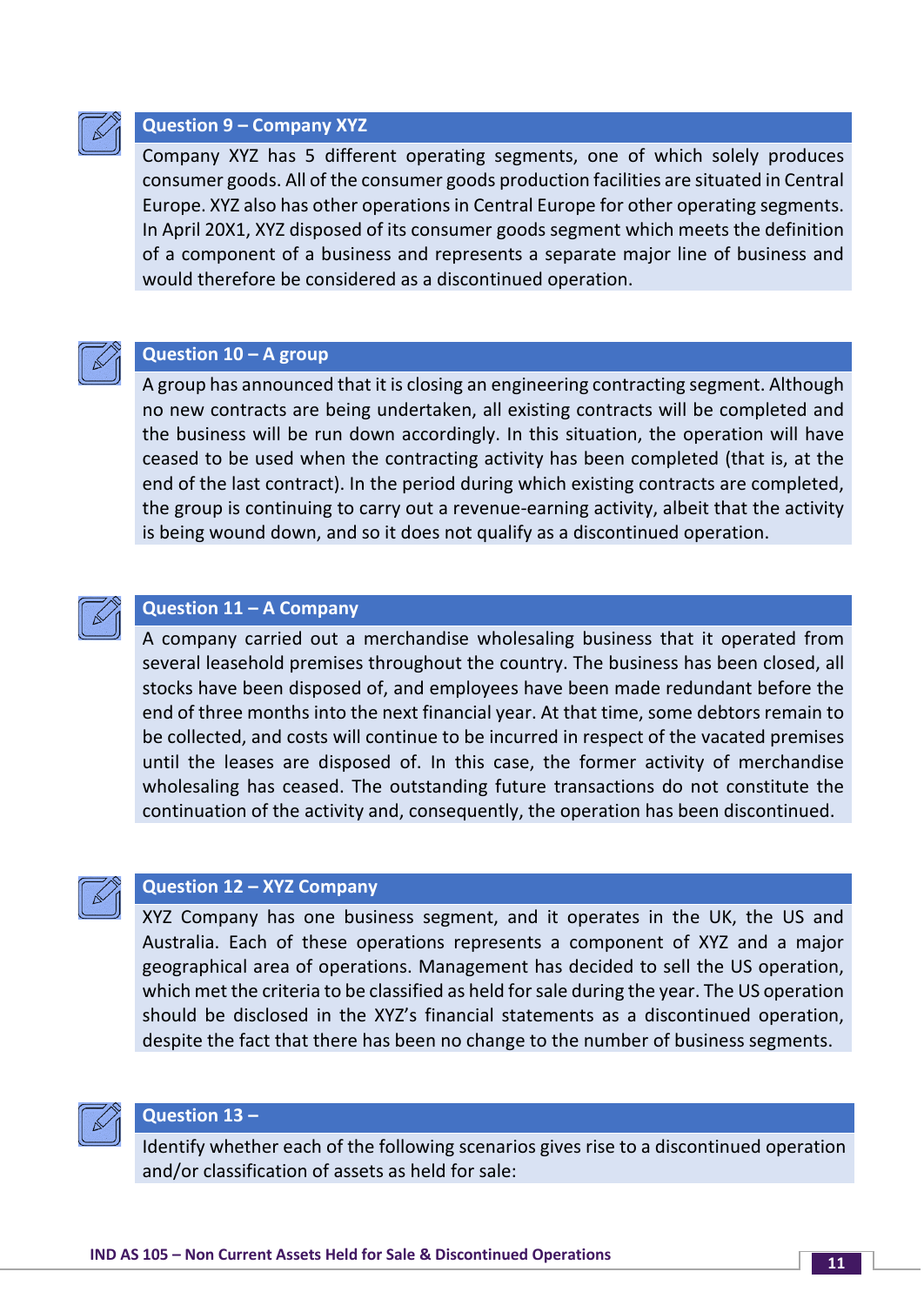| S. No          | <b>Particulars</b>                                                                                                                              | <b>Discontinued</b><br>operation<br>Yes/No | <b>Assets held</b><br>for sale<br>Yes/No |
|----------------|-------------------------------------------------------------------------------------------------------------------------------------------------|--------------------------------------------|------------------------------------------|
| $\mathbf{1}$   | MNO disposes of a component of the entity<br>by selling the underlying assets. The sales<br>transaction is incomplete at the reporting<br>date. |                                            |                                          |
| $\overline{2}$ | PQR has ceased activities that meet the<br>definition of a discontinued<br>operation<br>without selling any assets.                             |                                            |                                          |
| $\overline{3}$ | ceases activities and has already<br><b>STU</b><br>completed the sale of the underlying assets<br>at the reporting date.                        |                                            |                                          |
| 4              | VWX will sell or has sold assets that are<br>within the scope of Ind AS 105, but does not<br>discontinue any of its operations.                 |                                            |                                          |



## **Question 14 – Sun Ltd.**

Sun Ltd is a retailer of takeaway food like burger and pizzas. It decides to sell one of its outlets located in chandni chowk in New Delhi. The company will continue to run 200 other outlets in New Delhi.

All Ind AS 105 criteria for held for sale classification were first met at 1st October, 2011. The outlet will be sold in June, 2012.

Management believes that outlet is a discontinued operation and wants to present the results of outlet as 'discontinued operations'. Analysis

## **8. SELF PRACTICE QUESTIONS :**

#### **Question 15 – Entity X**

On November 30, 2011, Entity X becomes committed to a plan to sell a property. However, it plans certain renovations to increase its value prior to selling it. The renovations are expected to be completed within a short span of time i.e., 2 months. Can the property be classified as held for sale at the reporting date i.e. December 31, 2011?



#### **Question 16 – Entity R**

On March 1, 2011, entity R decides to sell one of its factories. An agent is appointed and the factory is actively marketed. As on March 31, 2011, it is expected that the factory will be sold by February 28, 2012. However, in May 2011, the market price of the factory deteriorated. Entity R believed that the market will recover and thus did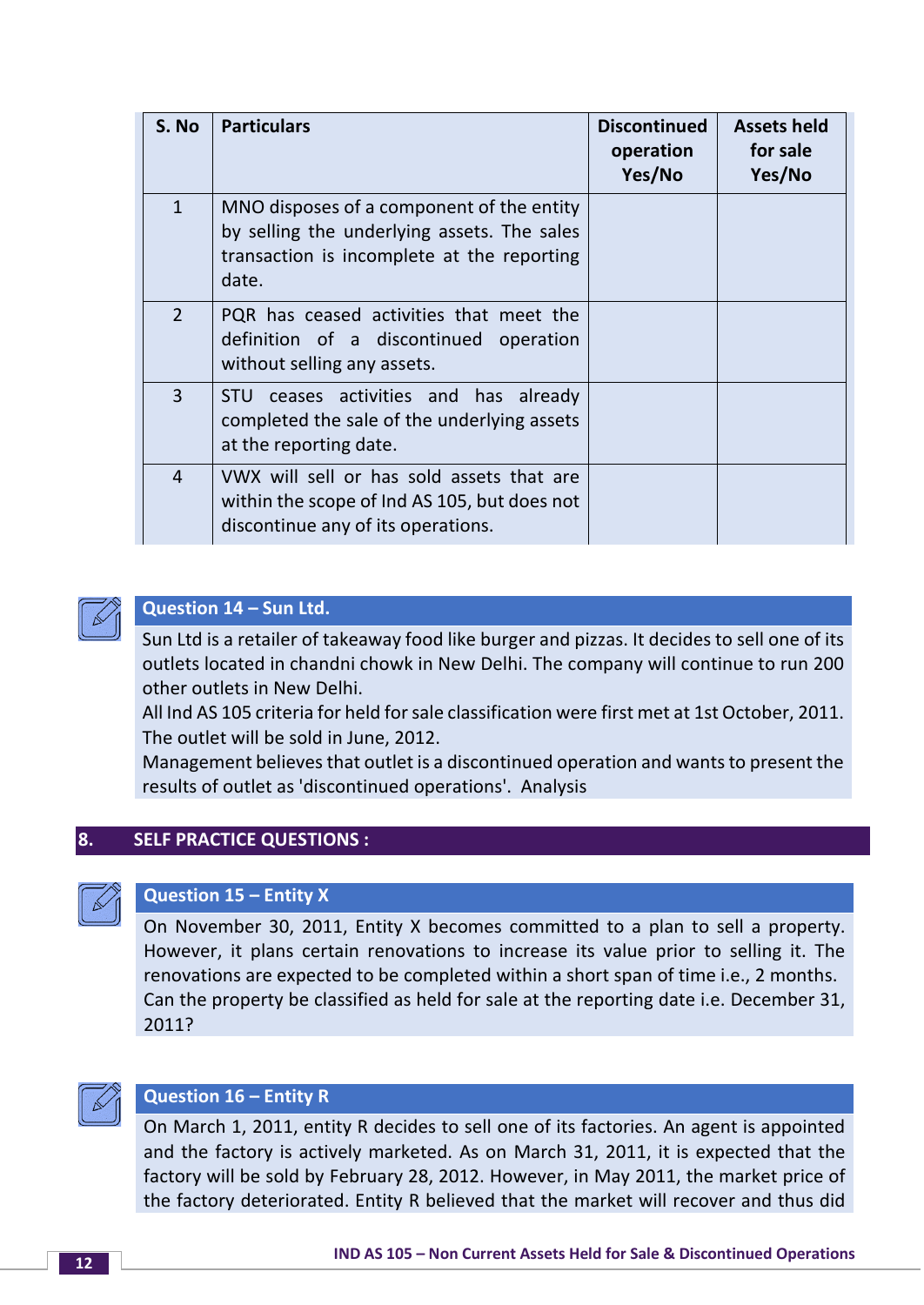not reduce the price of the factory. The company's accounts are authorised for issue on June 26, 2011. Should the factory be shown as held for sale as on March 31, 2011?



## **Question 17 – Entity X**

On June 1, 2011, entity X plans to sell a group of assets and liabilities, which is classified as a disposal group. On July 31, 2011, the Board of Directors approves and becomes committed to the plan to sell the manufacturing unit by entering into a firm purchase commitment with entity Y. However, since the manufacturing unit is regulated, the approval from the regulator is needed for sale. The approval from the regulator is customary and highly probable to be received by November 30, 2011 and the sale is expected to be completed by March 31, 2012. Entity X follows December year end. The assets and liabilities attributable to this manufacturing unit are as under:

| <b>Disposal Group</b> | <b>Carrying Value as on</b> | Carrying value as on July 31, |  |
|-----------------------|-----------------------------|-------------------------------|--|
|                       | <b>December 31, 2010</b>    | 2011                          |  |
| Goodwill              | 500                         | 500                           |  |
| <b>PPE</b>            | 1000                        | 900                           |  |
| <b>Building</b>       | 2000                        | 1850                          |  |
| <b>Debtors</b>        | 850                         | 1050                          |  |
| Inventory             | 700                         | 400                           |  |
| <b>Creditors</b>      | (300)                       | (250)                         |  |
| Loans                 | (2000)                      | (1850)                        |  |
| Total                 | 2750                        | 2600                          |  |

The fair value of the manufacturing unit as on December 31, 2010 is Rs.2,000 and as on July 31, 2011 is Rs.1,850. The cost to sell is 100 on both these dates. The disposal group is not sold at the period end i.e., December 31, 2011. The fair value as on December 31, 2011 is lower than the carrying value of the disposal group as on that date.

Required:

- 1. Assess whether the manufacturing unit can be classified as held for sale and reasons there for. If yes, then at which date?
- 2. The measurement of the manufacturing unit as on the date of classification as held for sale.
- 3. The measurement of the manufacturing unit as at the end of the year.



## **Question 18 – A Ltd.**

Following is the extract of the consolidated financial statements of A Ltd. for the year ended on:

| Asset/ (liability)  | <b>Carrying amount as on 31st</b> |  |
|---------------------|-----------------------------------|--|
|                     | March, 20X1 (In Rs.'000)          |  |
| Attributed goodwill | 200                               |  |
| Intangible assets   | 950                               |  |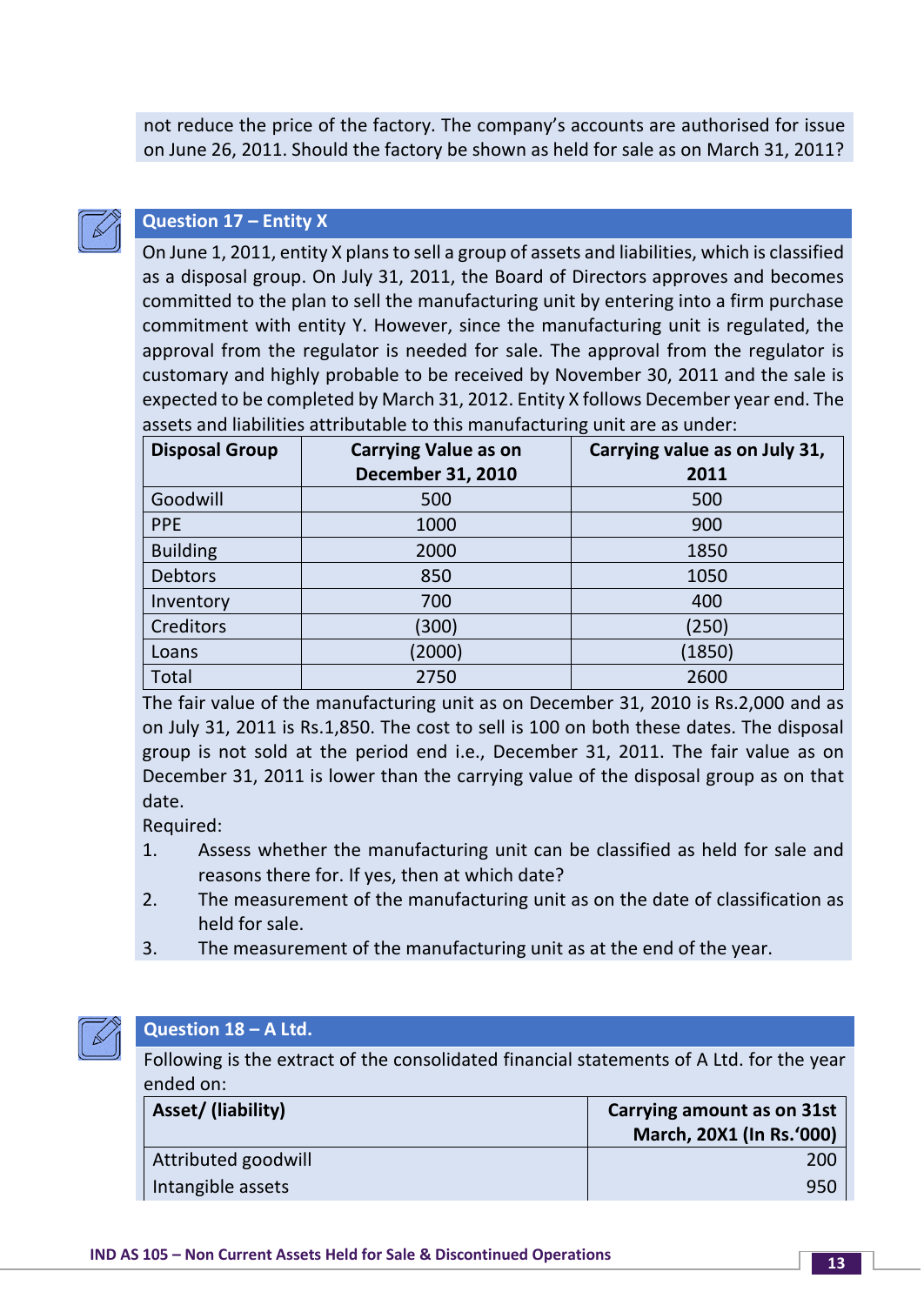| Financial asset measured at fair value through other | 300   |
|------------------------------------------------------|-------|
| comprehensive income                                 |       |
| Property, plant & equipment                          | 1100  |
| Deferred tax asset                                   | 250   |
| Current assets - inventory, receivables and cash     | 600   |
| balances                                             |       |
| <b>Current liabilities</b>                           | (850) |
| Non-current liabilities - provisions                 | (300) |
| <b>Total</b>                                         |       |

On 15th September 20X1, Entity A decided to sell the business. It noted that the business meets the condition of disposal group classified as held for sale on that date in accordance with Ind AS 105. However, it does not meet the conditions to be classified as discontinued operations in accordance with that standard.

The disposal group is stated at the following amounts immediately prior to reclassification as held for sale.

| Asset/ (liability)                               | Carry amount as on 15th      |
|--------------------------------------------------|------------------------------|
|                                                  | September 20X1 (In Rs. '000) |
| Attributed goodwill                              | 200                          |
| Intangible assets                                | 930                          |
| Financial asset measured at fair value through   | 360                          |
| other comprehensive income                       |                              |
| Property, plant & equipment                      | 1,020                        |
| Deferred tax asset                               | 250                          |
| Current assets – inventory, receivables and cash | 520                          |
| balances                                         |                              |
| <b>Current liabilities</b>                       | (870)                        |
| Non-current liabilities - provisions             | (250)                        |
| <b>Total</b>                                     | 2,160                        |

Entity A proposed to sell the disposal group at Rs.19,00,000. It estimates that the costs to sell will be Rs.70,000. This cost consists of professional fee to be paid to external lawyers and accountants.

As at 31st March 20X2, there has been no change to the plan to sell the disposal group and entity A still expects to sell it within one year of initial classification. Mr. X, an accountant of Entity A remeasured the following assets/ liabilities in accordance with respective standards as on 31st March 20X2:

| <b>Available for sale:</b>                              | (In Rs. '000) |
|---------------------------------------------------------|---------------|
| <b>Financial assets</b>                                 | 410           |
| Deferred tax assets                                     | 230           |
| Current assets-Inventory, receivables and cash balances | 400           |
| <b>Current liabilities</b>                              | 900           |
| Non-current liabilities-provisions                      | 250           |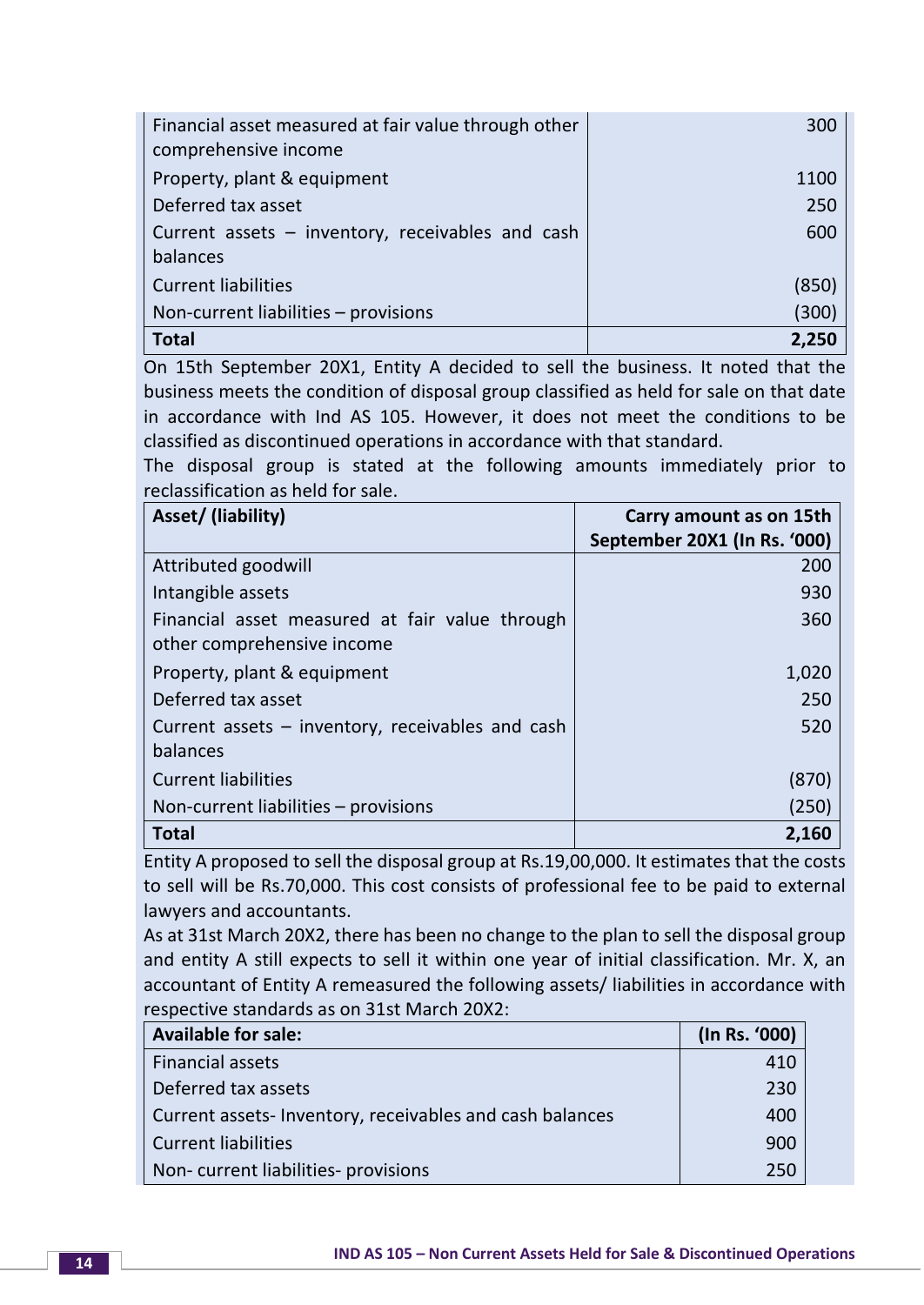The disposal group has not been trading well and its fair value less costs to sell has fallen to Rs. 16,50,000.

Required:

What would be the value of all assets/ labilities within the disposal group as on the following dates in accordance with Ind AS 105?

- (a) 15 September, 20X1 and
- (b) 31st March, 20X2



## **Question 19 – CK Ltd.**

CK Ltd. prepares the financial statement under Ind AS for the quarter year ended 30th June, 20X1. During the 3 months ended 30th June, 20X1 following events occurred: On 1st April, 20X1, the Company has decided to sell one of its divisions as a going concern following a recent change in its geographical focus. The proposed sale would involve the buyer acquiring the non-monetary assets (including goodwill) of the division, with the Company collecting any outstanding trade receivables relating to the

division and settling any current liabilities. On 1st April, 20X1, the carrying amount of the assets of the division were as follows:

- Purchased Goodwill Rs. 60,000
- Property, Plant & Equipment (average remaining estimated useful life two years) - Rs. 20,00,000
- Inventories Rs. 10,00,000

From 1st April, 20X1, the Company has started to actively market the division and has received number of serious enquiries. On 1st April, 20X1 the directors estimated that they would receive Rs. 32,00,000 from the sale of the division. Since 1st April, 20X1, market condition has improved and as on 1st August, 20X1 the Company received and accepted a firm offer to purchase the division for Rs. 33,00,000.

The sale is expected to be completed on 30th September, 20X1 and Rs. 33,00,000 can be assumed to be a reasonable estimate of the value of the division as on 30th June, 20X1. During the period from 1st April to 30th June inventories of the division costing Rs. 8,00,000 were sold for Rs. 12,00,000. At 30th June, 20X1, the total cost of the inventories of the division was Rs. 9,00,000. All of these inventories have an estimated net realisable value that is in excess of their cost.

The Company has approached you to suggest how the proposed sale of the division will be reported in the interim financial statements for the quarter ended 30th June, 20X1 giving relevant explanations.



## **Question 20 – Identify**

Identify which of the following is a disposal group at 31 March 20X1:

(1) On 21 March 20X1, XYZ announced the Board's intention to sell its shares in a subsidiary company, Alpha, contingent upon the approval of Alpha's shareholders. It seems unlikely that approval will be granted in the near future and no specific potential buyer has been identified.